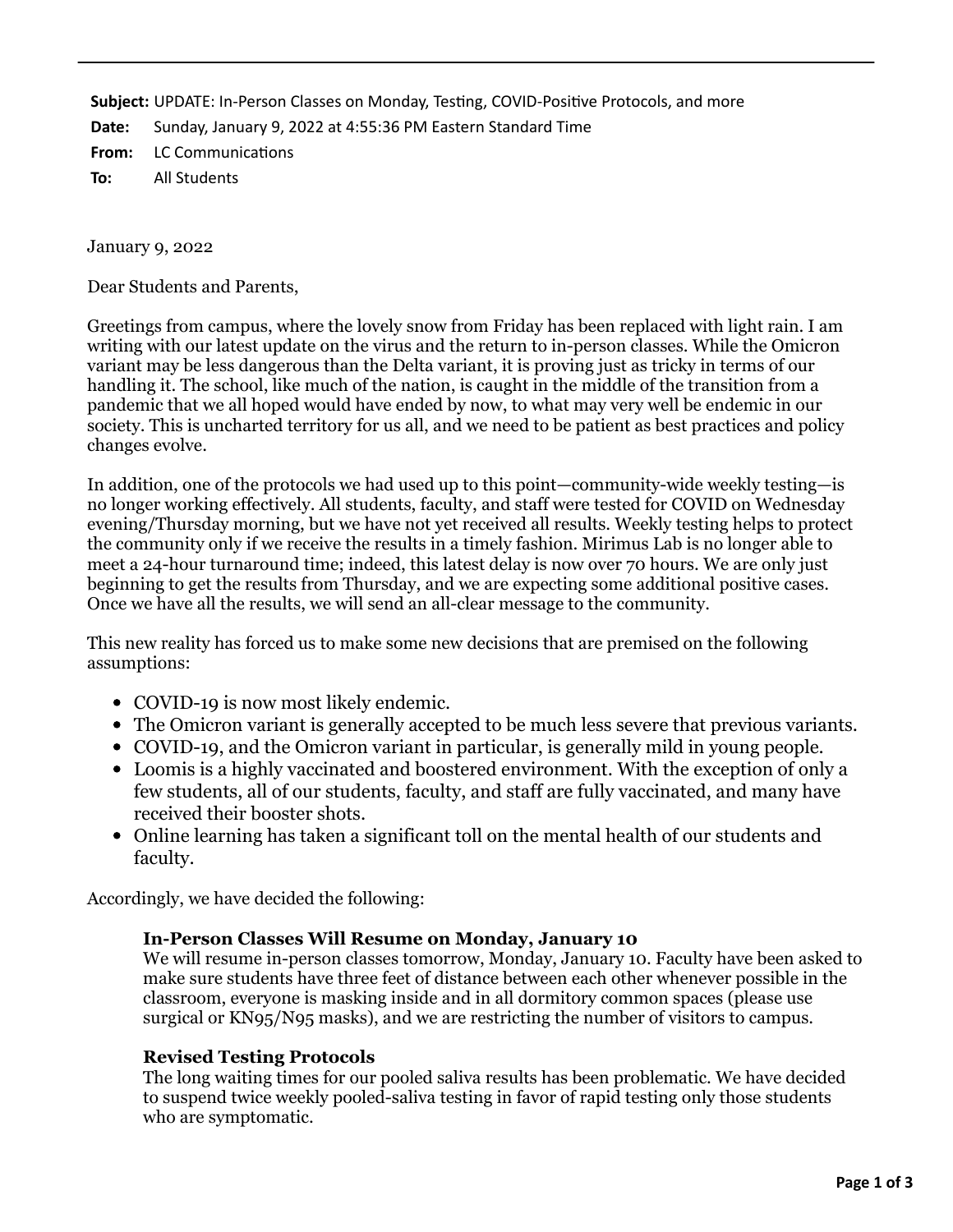Employees who are symptomatic should not come to campus but rather should test with their physician or a lab. Day students who develop symptoms while off campus should also not come to campus but rather should contact their physician and the Health Center. Of course, employees and day students who begin to feel unwell while on campus should alert the Health Center right away.

We may conduct some target sample testing each week based on conditions. This testing may include interscholastic athletes if required by the Founders League. Many of our peer schools have or are moving toward the same revised testing protocol.

# **COVID-Positive Protocols**

If you have been following the news, you know that the Centers for Disease Control and Prevention's (CDC) revised guidelines for isolation have been a subject of vigorous debate.

For the time being, Loomis Chaffee protocols will direct any student, faculty, or staff who tests positive to isolate for seven days and return on day eight IF they have been fever-free for 24 hours without using fever-reducing medication AND if any other symptoms they have been experiencing are waning. Before returning, students must consult with the Health Center and employees with Human Resources.

Any student who is required to isolate and who is well enough to keep up with their schoolwork can contact their academic dean, who will design an academic plan for them while they are off campus. Please refer to the Academic Protocols sent to all community members on January 7 for more information.

# **Booster Clinic for Students**

On January 24, Loomis Chaffee will host a COVID booster clinic for students who completed their initial COVID vaccinations at least five months prior. The deadline for securing an appointment at that clinic is today. Students were sent a link to that online scheduling form on January 6 and January 8. Parents, we will need you to upload a consent form to the Magnus Health portal. The form is available for download on Magnus. As of this morning, parents should be able to access the Magnus portal. If you receive an error message, please be patient and try again in a few hours; our website may experience intermittent problems as the restoration process is completed. The deadline for consent is January 14.

# **Academic Accommodations for Unique Circumstances**

While we are not anticipating that we will offer the same level of online instruction that we provided last year, we do know that some students will need to be away from campus for prolonged periods of time. Those students and their families should be in touch with the Academic Office to develop plans that accommodate such circumstances.

We recognize that many of you will approve of this approach while others of you will harbor more doubts. On balance we believe this is the right decision for our school community at this time. We do expect the next few weeks to be complicated, and we will be making further decisions regarding Head's Weekend and academic policies for winter term as we monitor the situation and gather more information. We also need to clarify testing protocols and requirements for interscholastic competition with the Founders League and our other peer schools.

As always, please direct your questions and comments to me; our COVID-19 coordinator, Mary Liscinsky; the Health Center; or for international students, Dean of International Students Molly Pond. The Academic Office is also available to answer your questions about classes and academic issues, and the Dean of Students Office can help as well.

Please bear with us as we work our way through this challenging time, which we hope will be short-